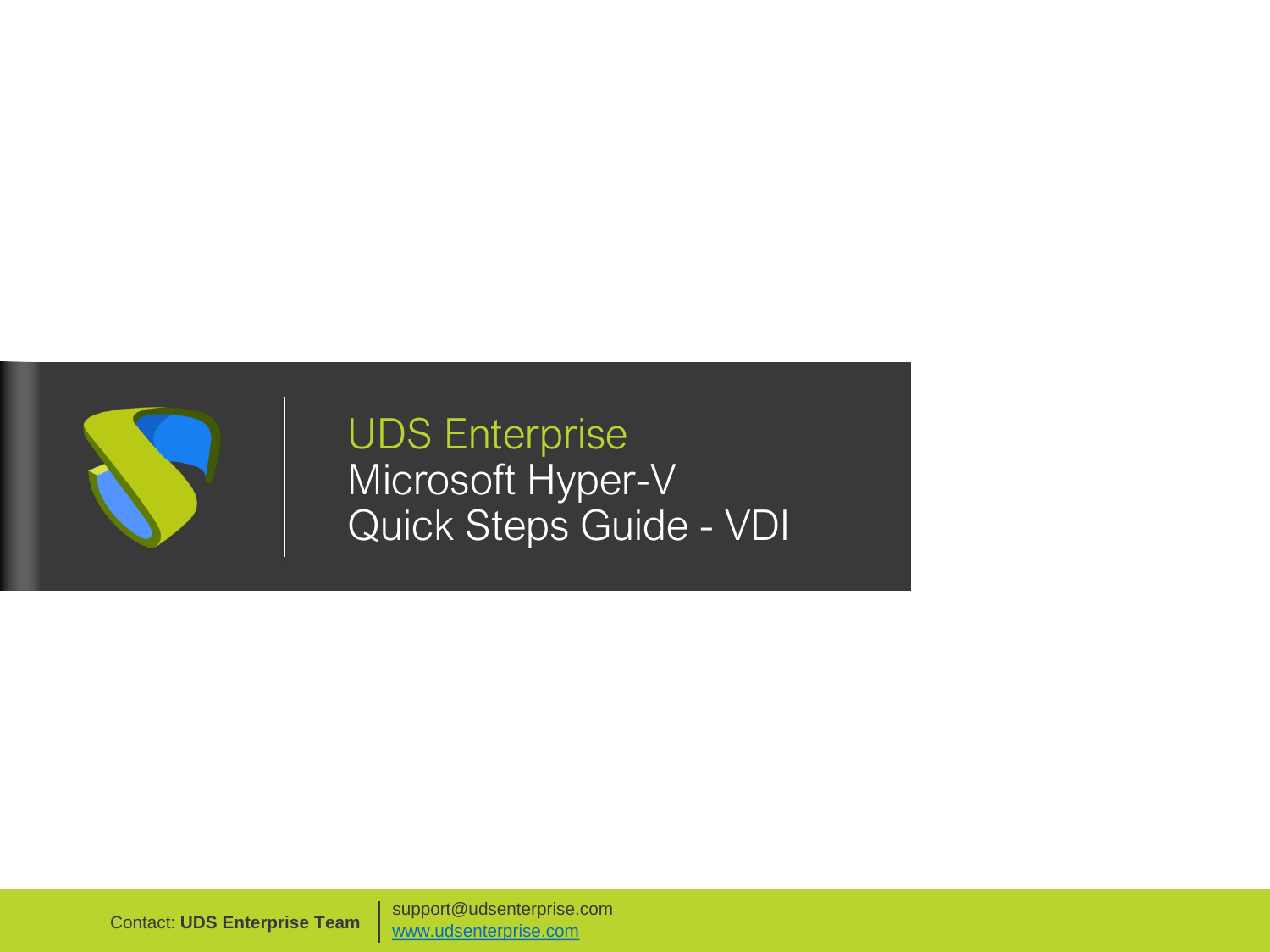

#### Prepare your environment

Install & configure Hyper-V with at least :

- One Microsoft Hyper-V server (standalone & cluster)

For further info: [Hyper-V Official](https://docs.microsoft.com/en-us/previous-versions/windows/it-pro/windows-server-2012-R2-and-2012/hh831531(v=ws.11)?redirectedfrom=MSDN) Guides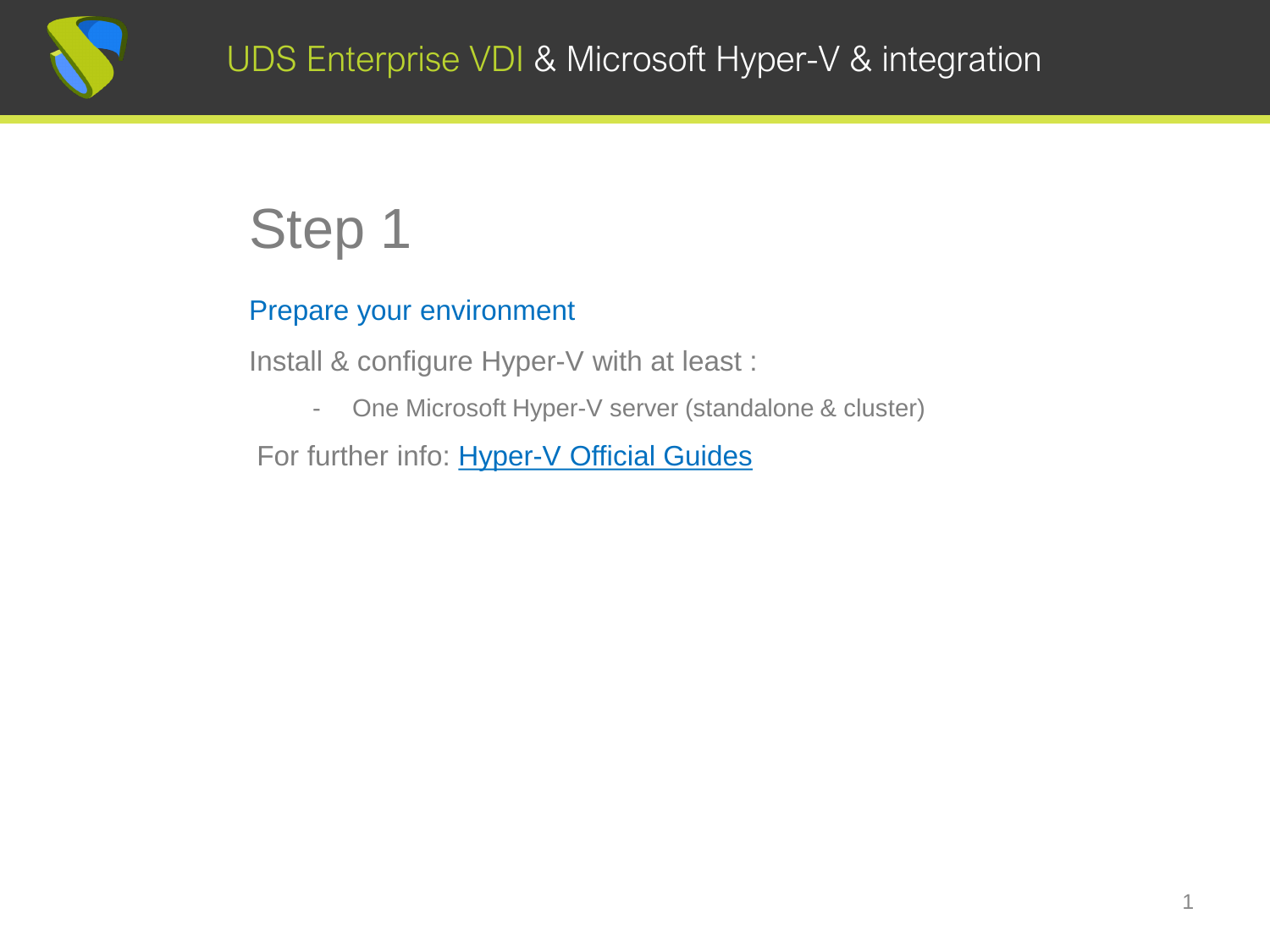

#### Prepare the virtual desktops's base image

Optimize your base image:

- Configure GPO
- Remove unnecessary components

Install in your base image:

- Favourite apps
- UDS Actor

For further info: **UDS Enterprise Installation, Administration and** User Guide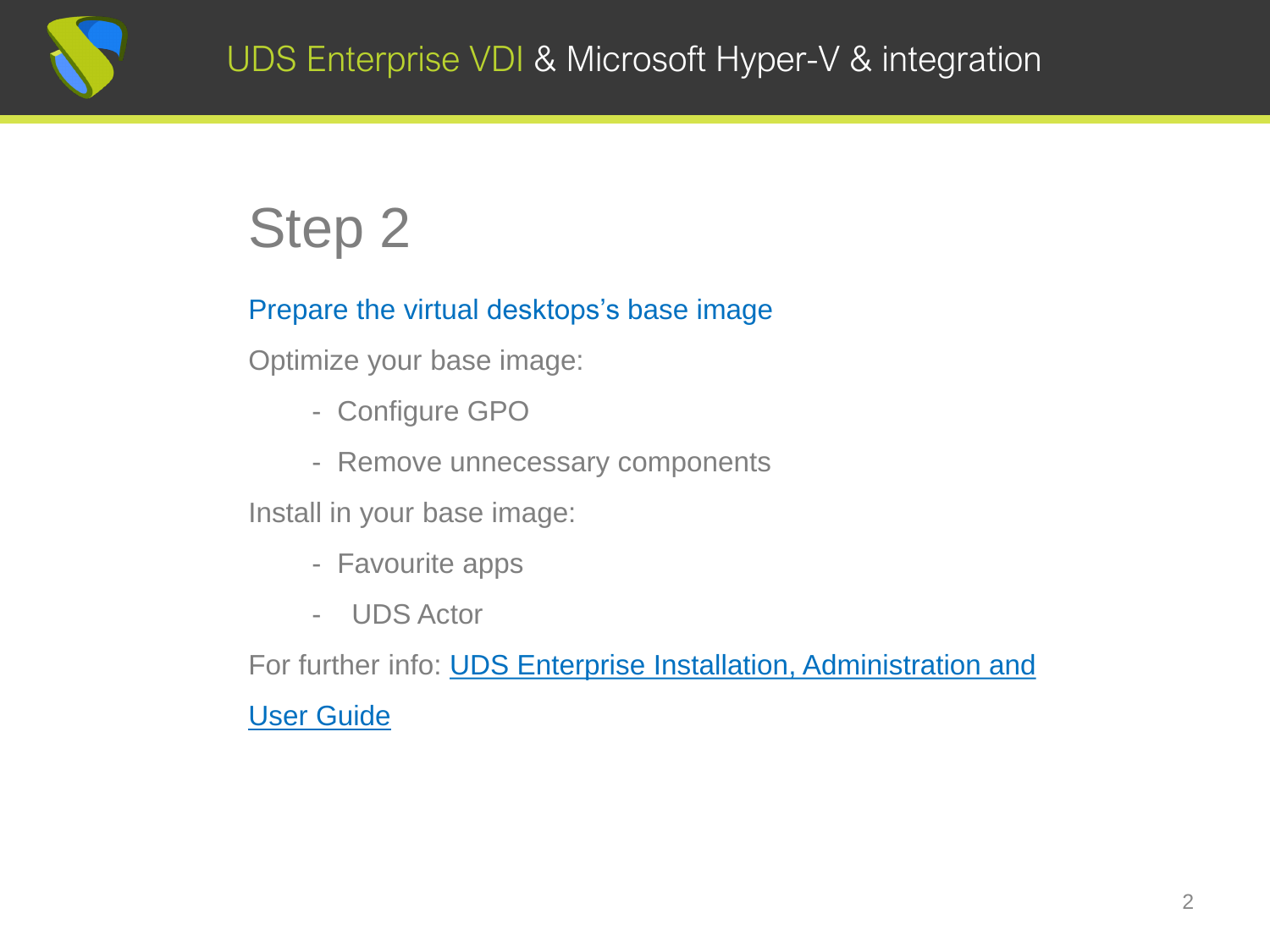

#### UDS Enterprise software installation

Install & configure UDS Enterprise components:

- MySQL Database
- UDS Server (broker)
- UDS Tunnel
- UDS Actor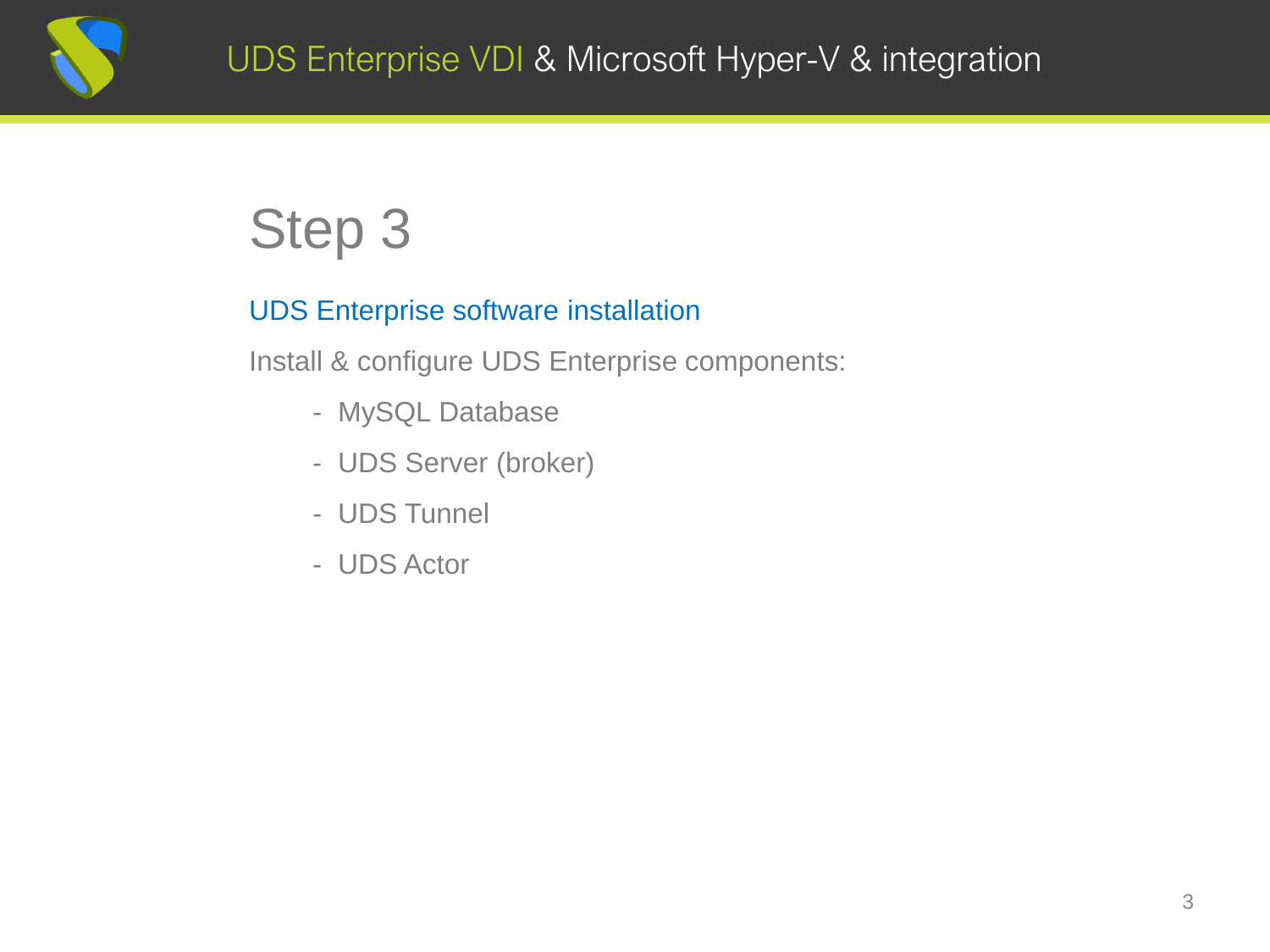

Go to UDS Enterprise Administration Dashboard and add Hyper-V in the "Services" section

| $\sqrt{\ }$ UDS<br>UDS |                                                     |                          |                                                                                                  |                 |
|------------------------|-----------------------------------------------------|--------------------------|--------------------------------------------------------------------------------------------------|-----------------|
| <b>CE</b><br>СC.       | Service providers                                   |                          |                                                                                                  |                 |
| ė                      | $\rightarrow$ Edit<br>New $\blacktriangledown$<br>n | e Permissions            | $t_{\perp}$ Export<br>Ш<br>Maintenance                                                           | <b>面</b> Delete |
| O<br>E                 | Filter                                              |                          | 1-3 of 3 $\vert \langle \vert \langle \vert \rangle \vert \rangle$ $\vert \langle \vert \rangle$ |                 |
| ÷<br>88                | Name                                                | Type                     | Comments                                                                                         | Status          |
|                        | $\Box$ Hyper-V                                      | HyperV Platform Provider | Active                                                                                           |                 |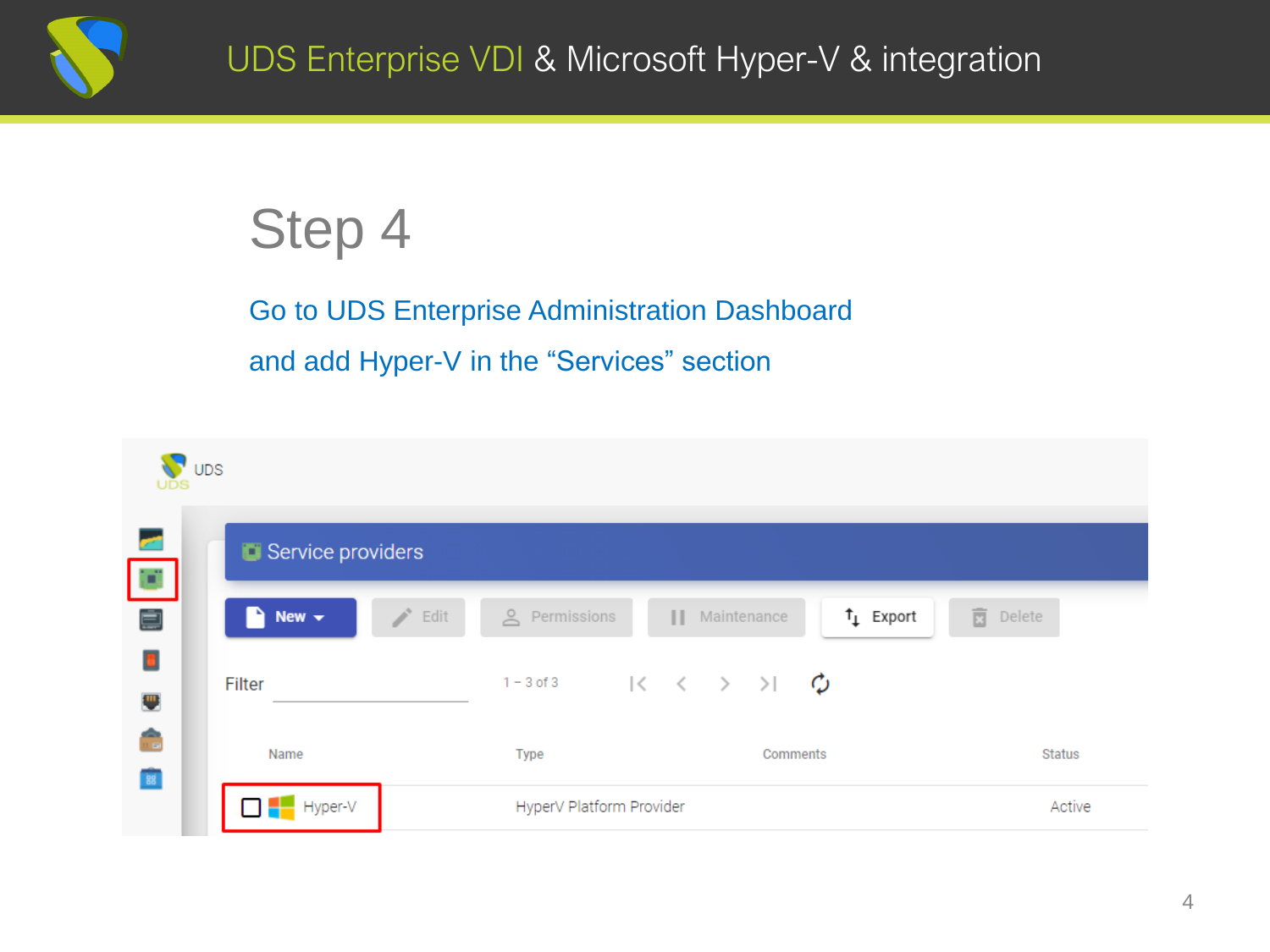

#### Create your Authenticator/s, OS Manager/s & Transport/s

- Authenticators: Active Directory, Azure Active Directory, eDirectory,Radius OpenLDAP, SAML, IP and Internal
- OS Managers: Linux, Windows (Persistent / Non-persistent)
- Transports: RDP, RDS, XRDP, NoMachine, PCoIP, SPICE, X2Go, HTML5 and RDS through HTML5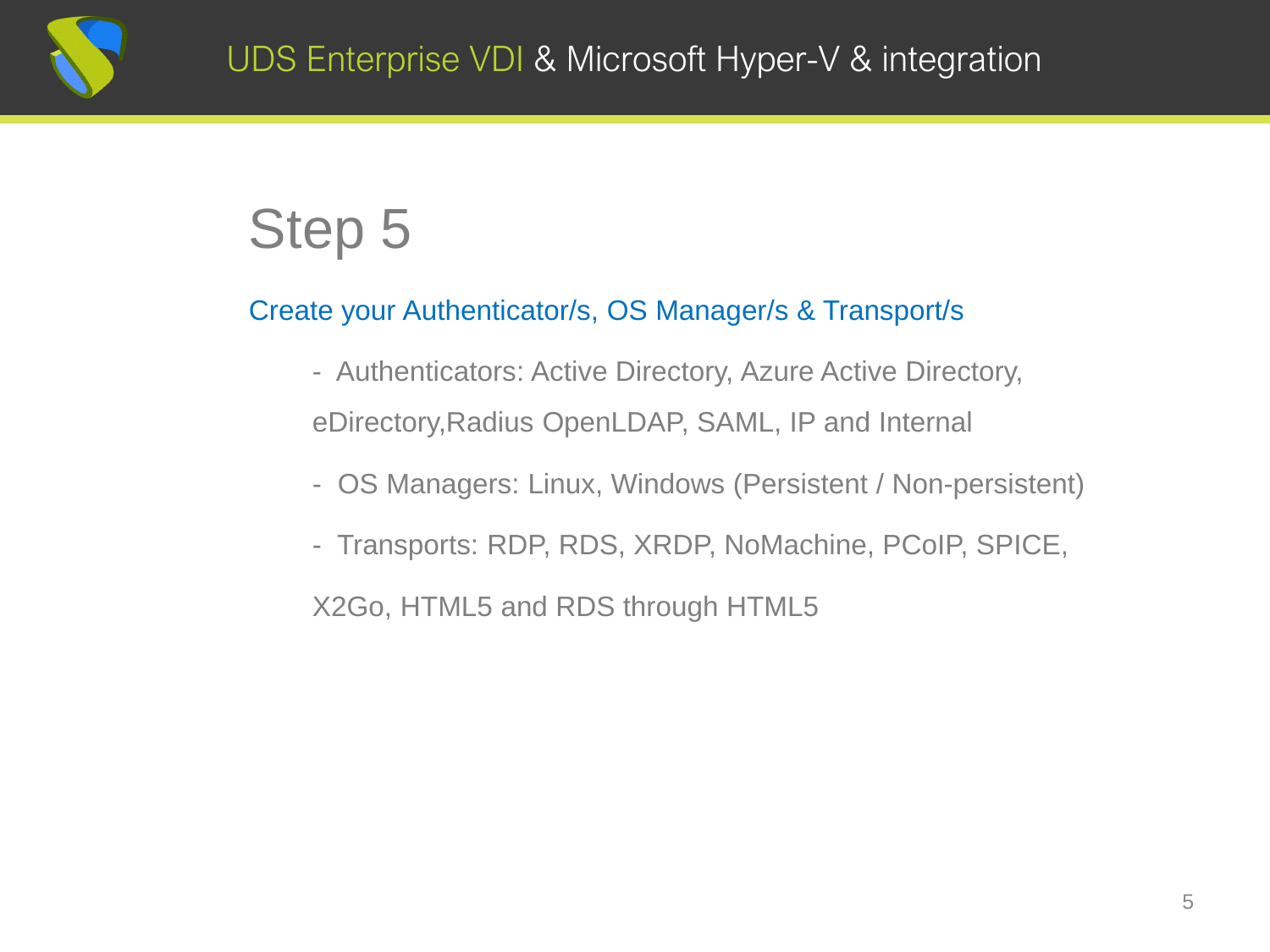

#### Deploy Services Pool

- Deploy desktops from base image/s
- Assign Authenticator/s, OS Manager/s, Calendars & Transport/s as needed

| n<br><b>Service</b><br><b>New</b> | Edit          | e Permissions  | $\uparrow$ Export                                                   | 高<br>Delete |         |                     |            |                  |
|-----------------------------------|---------------|----------------|---------------------------------------------------------------------|-------------|---------|---------------------|------------|------------------|
| Filter                            |               | $1 - 7$ of $7$ | $\begin{array}{ccccccc}\n&\times&\times&\times&\times\n\end{array}$ |             | Ø       |                     |            |                  |
| Name                              | <b>Status</b> | User services  | In Preparation                                                      | Usage       | Visible | Shows<br>transports | Pool group | Parent service ↓ |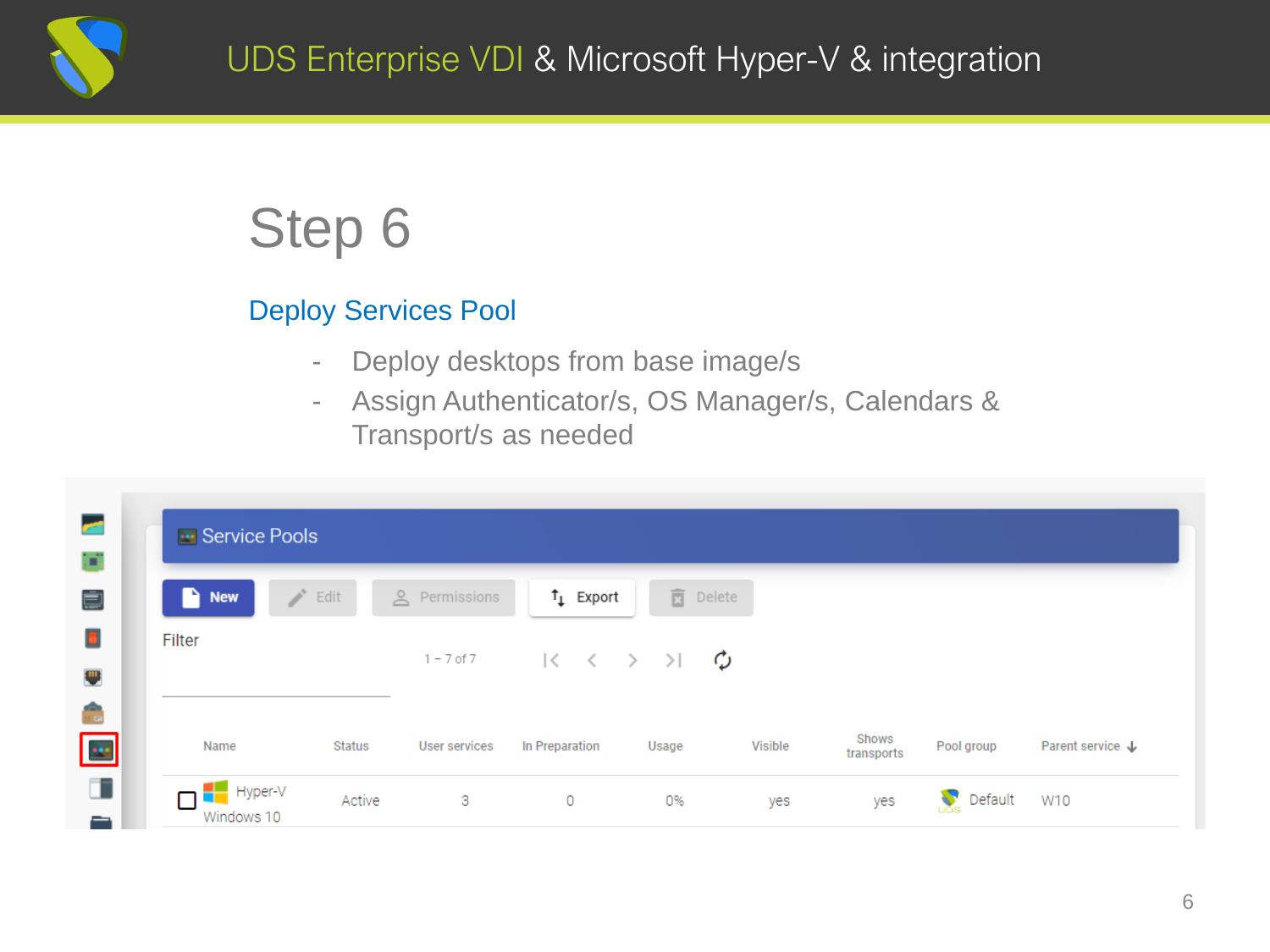| <b>F</b> Hyper-V Manager |                                                                                                                                                                                 |                                                                                   |                                                                   |                                                                        |                                                                    |        |                                                                 | O<br>$\times$<br>$\overline{\phantom{0}}$                                                                                                                                                                                                                                                        |  |
|--------------------------|---------------------------------------------------------------------------------------------------------------------------------------------------------------------------------|-----------------------------------------------------------------------------------|-------------------------------------------------------------------|------------------------------------------------------------------------|--------------------------------------------------------------------|--------|-----------------------------------------------------------------|--------------------------------------------------------------------------------------------------------------------------------------------------------------------------------------------------------------------------------------------------------------------------------------------------|--|
| File Action View Help    |                                                                                                                                                                                 |                                                                                   |                                                                   |                                                                        |                                                                    |        |                                                                 |                                                                                                                                                                                                                                                                                                  |  |
| ◆◆ 直面 2面                 |                                                                                                                                                                                 |                                                                                   |                                                                   |                                                                        |                                                                    |        |                                                                 |                                                                                                                                                                                                                                                                                                  |  |
| Hyper-V Manager          | <b>Virtual Machines</b>                                                                                                                                                         |                                                                                   |                                                                   |                                                                        |                                                                    |        |                                                                 | <b>Actions</b>                                                                                                                                                                                                                                                                                   |  |
| WIN-0SQ9V36KGFB          | Name<br>UDS Publication Hyper-V<br>UDS_w10 hyperv000<br>UDS_w10 hyperv001<br>UDS_w10 hyperv002<br><b>UDS-DB Server</b><br><b>UDS-Server</b><br><b>UDS-Tunel</b><br>W10 Template | State<br>Off<br>Running<br>Running<br>Running<br>Running<br>Running<br>Off<br>Off | <b>CPU Usage</b><br>12.7<br>18 <sub>x</sub><br>45%<br>14.7<br>20% | Assigned Memory<br>2048 MB<br>2048 MB<br>2048 MB<br>1430 MB<br>2048 MB | Uptime<br>00:04:38<br>00:04:18<br>00:03:56<br>02:45:12<br>02:23:45 | Status | Configu<br>9.0<br>9.0<br>9.0<br>9.0<br>9.0<br>9.0<br>9.0<br>9.0 | WIN-0SQ9V36KGFB<br>$\blacktriangle$<br>New<br>$\ddot{\phantom{1}}$<br>Import Virtual Machin<br>Hyper-V Settings<br>을품 Virtual Switch Manage<br>Virtual SAN Manager<br>Edit Disk<br>Inspect Disk<br>Stop Service<br><b>X</b> Remove Server<br><b>D</b> Refresh<br>View<br>▸<br>$\sqrt{2}$<br>Help |  |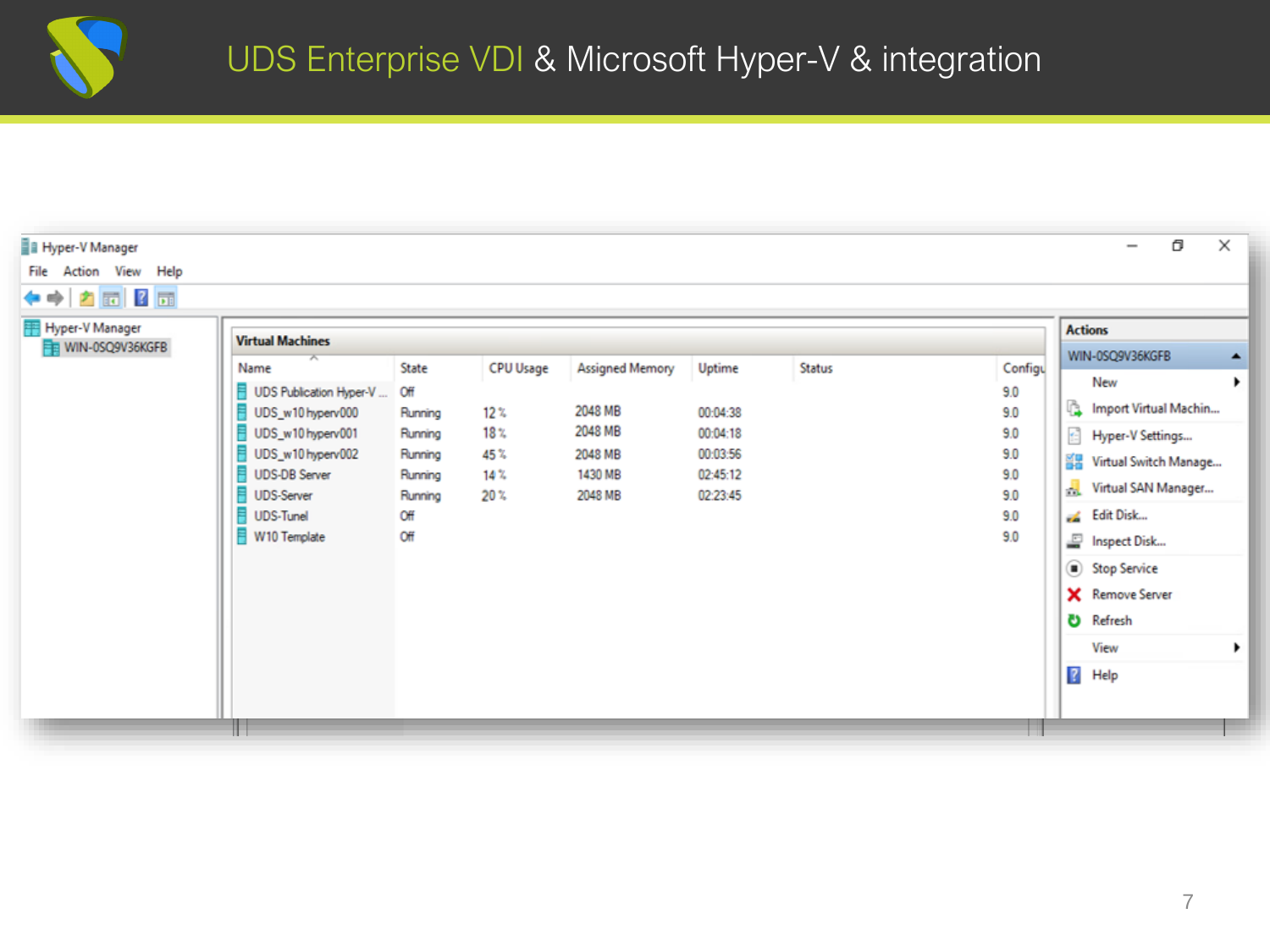

### Enjoy your virtual desktops provided by

#### UDS Enterprise & Hyper-V!

| <b>W</b> UDS |                       | $\frac{1}{2}$ UDS Client | About | English $\leftarrow$   |
|--------------|-----------------------|--------------------------|-------|------------------------|
|              |                       |                          |       |                        |
|              | <b>UDS Enterprise</b> |                          |       |                        |
|              | Username*             |                          |       |                        |
|              | Password              |                          |       |                        |
|              | Login                 |                          |       |                        |
|              |                       |                          |       |                        |
|              |                       |                          |       |                        |
|              |                       |                          |       | © Virtual Cable S.L.U. |